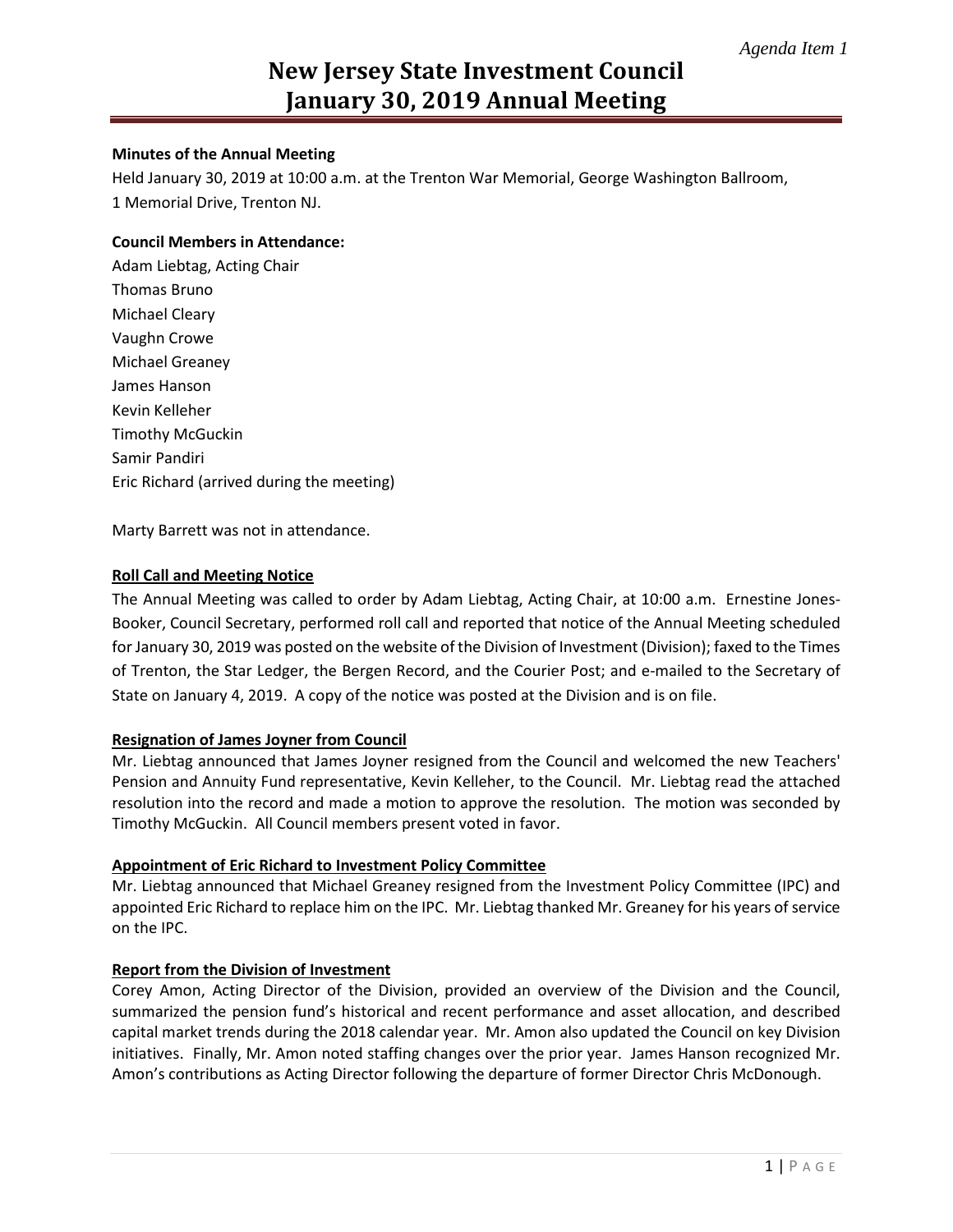# **New Jersey State Investment Council January 30, 2019 Annual Meeting**

# **Report from the State Treasurer**

Dini Ajmani, Assistant Treasurer, provided an update on Senate Bill S5, which would remove the assets of the Police and Fire Retirement System from the jurisdiction of the State Investment Council. Mr. Liebtag requested that a status update on Senate Bill S5 be added to the agenda for Council meetings.

### **Opportunity for Public Comment**

Frank Abella of Investment Partners Asset Management and Community Informatics spoke regarding pension reform and various Division management matters.

Tina Weishaus of the Divest New Jersey Coalition spoke about the risk of investing in fossil fuels.

Mr. Richard joined the meeting at this point.

### **Adjournment**

Mr. Liebtag made a motion to adjourn the Annual Meeting, with Mr. Greaney seconding the motion. All Council members present voted in favor of the motion. The meeting was adjourned at 10:58 a.m.